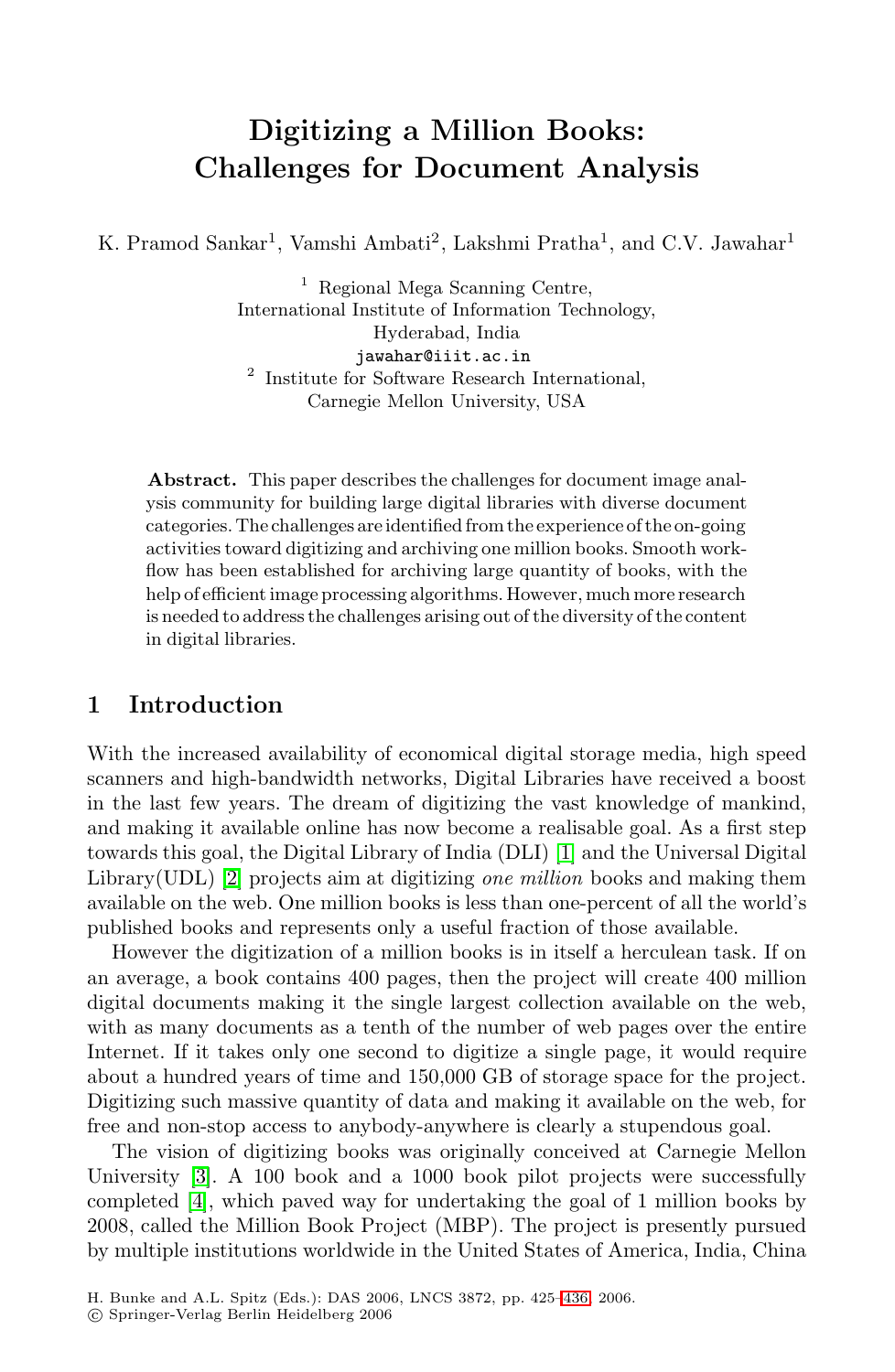and many other countries. The Digital Library of India (DLI) initiative is the Indian part of the UDL and MBP. As of now, the Regional Mega Scanning Center at IIIT-Hyderabad, and associated digitization centres have contributed a major portion of the total content generated within India.

The entire process of digitizing the book consists of various stages such as procuring, scanning, image processing, quality checking and web hosting. Some of the issues involved in creating digital libraries are given in Lesk [5]. The digitization of a million books in a realistic time frame requires the state-of-the-art scanners, and high speed algorithms and software to process the scanned images. An efficient system needs to be built, that pipelines these processes and ensures smooth running of the project, enabling timely delivery of digital content. The system should be robust to various logistical, technical and practical difficulties in handling the work at this large scale. We have succeeded in developing such a system, where a large number of books are digitized each day. The process runs in a highly distributed and layered environment, yet the data flows freely from one stage/centre to another. The statistics from this approach have proved that the envisaged dream could be realized very soon.

The UDL/MBP is the first digitization project aiming at such large quantity of digitization as a million books. Recently, many new projects are being undertaken across the globe, which also aim at digitization of libraries. These include projects like American Memory, Project Gutenberg, Gallicia run by Frances national library, the University of Pennsylvanias Online Books, California Digital library, etc. Project Gutenberg, founded in 1971 by Michael Hart, and built and maintained by hundreds of volunteers, is the longest-running project. As of date it has reached the figure of 16,000 books. Organizations like NSF and DARPA, sponsor a large number of digitization projects in the USA. These initiatives are generally specific to a particular domain. Many projects have recently begun in Europe where the emphasis is on European information resources combining multicultural and multilingual heritage in Europe. Both digitized and born digital material are covered by this initiative. Companies such as Google, Yahoo and Amazon have also undertaken digitization of books on a large scale.

Most of these digitization efforts are either relatively small or too often associated with restricted access. Google Print, for example currently restricts access outside the US even to titles that are in public domain outside the US. Within the US they have a restricted access and some roadblocks to printing and saving images even to public domain titles. Gallica's interface might not be the easiest to use for non-French speakers. The University of Pennsylvania online books project also has to work out on quantitative and quality control issues with respect to its scans, metadata, and interface. The efforts of commercial ventures are associated with a proposed business model to allow for shopping of books based on snippets of content and to reward publishers and authors of copyrighted material.

DLI, however, is a non-commercial project aiming at digitizing non-copyrighted books, mostly of Indian origin. Copyrighted books are digitized and made available online, only with written permission from the author and the publisher. Apart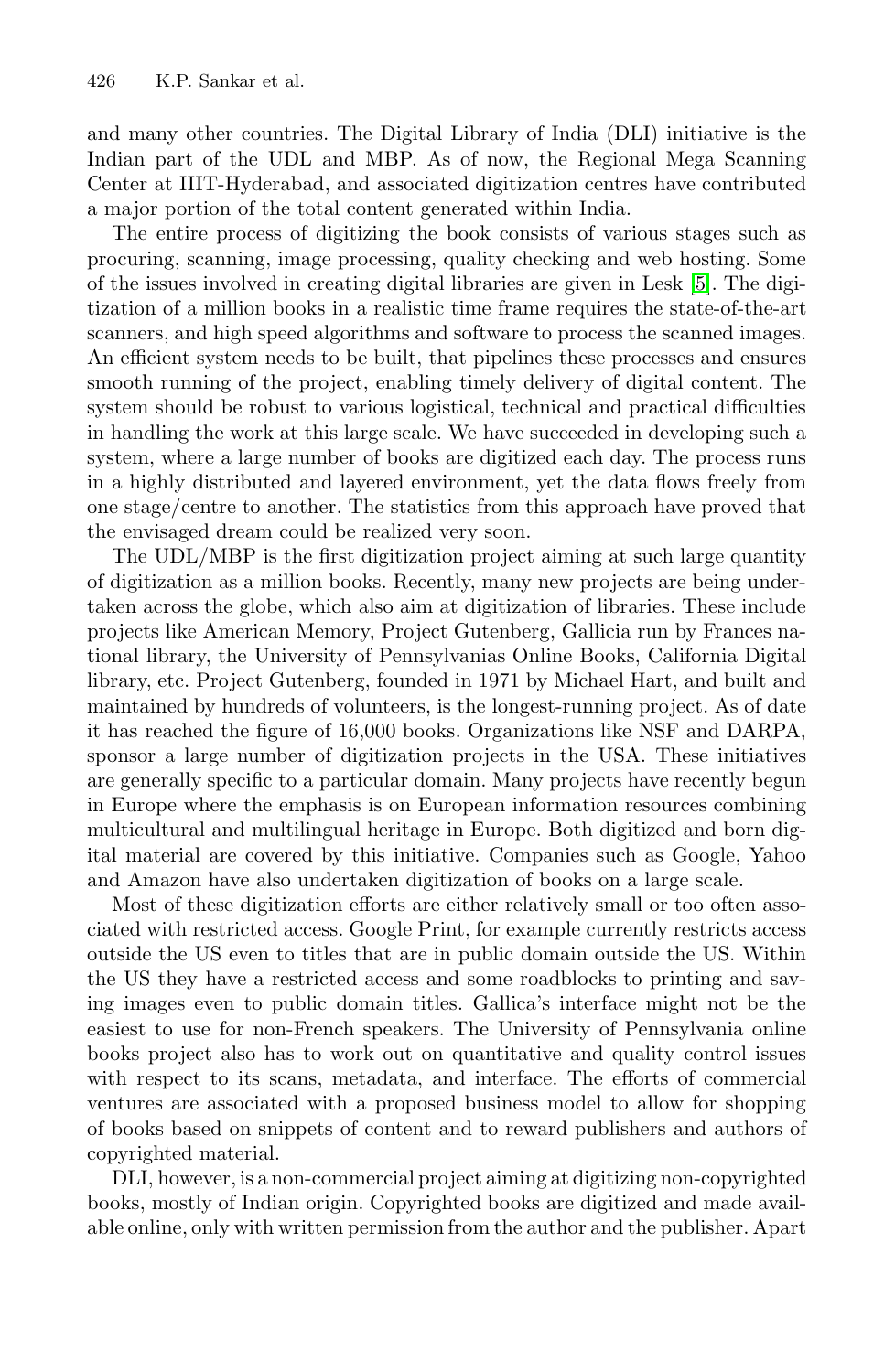from printed books, a large number of palm leaf manuscripts, which are a part of the Indian heritage, are also being photographed and digitized for the preservation of such delicate storehouses of ancient knowledge.

An insight into the challenges faced by the document image analysis (DIA) community in building digital libraries is discussed in [6] [7]. In this paper, the various challenges realized from the actual implementation of the MBP are discussed and an overview of the procedures employed to work towards the goal is presented. The rest of the paper is organized as follows. Section 2 describes the various issues that affect the digitization process at this large scale. Section 3 gives an overview of the process workflow which is a semi-automatic document analysis system. Section 4 charts the progress and performance of the system at work in the RMSC at IIIT-Hyderabad. Section 5 observes the challenges that we realized while working with the project and we conclude in section 6.

### **2 System-Level Issues**

When the Million Book Project was initiated, it was the first of its kind ever conceived. The challenges faced by the project were many, and as the project progressed, newer challenges arose. The major aspect of the project is its magnitude. Digitization of a million books, firstly, requires being able to procure the given number of books. The type of books could vary in a variety of ways such as the size of the book, quality of paper, clarity of print, font face used, type of binding etc. Old books which are delicate and have deteriorated over time need extra care in handling apart from requiring special routines to process them.

Transferring the procured books to a digitization center calls for heavy logistical inputs. To reduce this, the digitization centres are generally setup in close proximity to the libraries. Such centres should be co-ordinated and managed by Regional Mega Scanning Centres (RMSCs), where the digital content generated by each center is hosted on servers for public access. The storage and transfer of the data generated by each center is a major task. Each center generates tens of GBs of data every day. Since network transfer of such large quantities of data is neither feasible nor economical, it has to be physically moved in HDDs or DVDs. Pipelining the data within the various phases of the digitization process is also a serious tactical issue.

Due to the fact that different libraries have a copy of each of many books, duplicate digitization occurs, which results in wastage of effort and thus valuable resources. To avoid this, there has to be proper synchronization between the various digitization centres and RMS[Cs](#page-11-1). Moreover, the representation of Indian languages content is not standardized. Different organizations use different formats, such as ISCII, ITRANS, OmTrans, Unicode, etc. to code the Indian language documents. This lack of a standard complicates duplicate checking and elimination.

Digital Libraries are also a means of preservation of content for the use of future generations. Hence maintaining good quality in the digitization process is of utmost importance. Also to ensure that all centres adhere to a common set of guidelines, enabling and maintaining a standard [8] for the entire project is essential. Baird [9] gives some guidelines regarding many of the quality control aspects for digital libraries.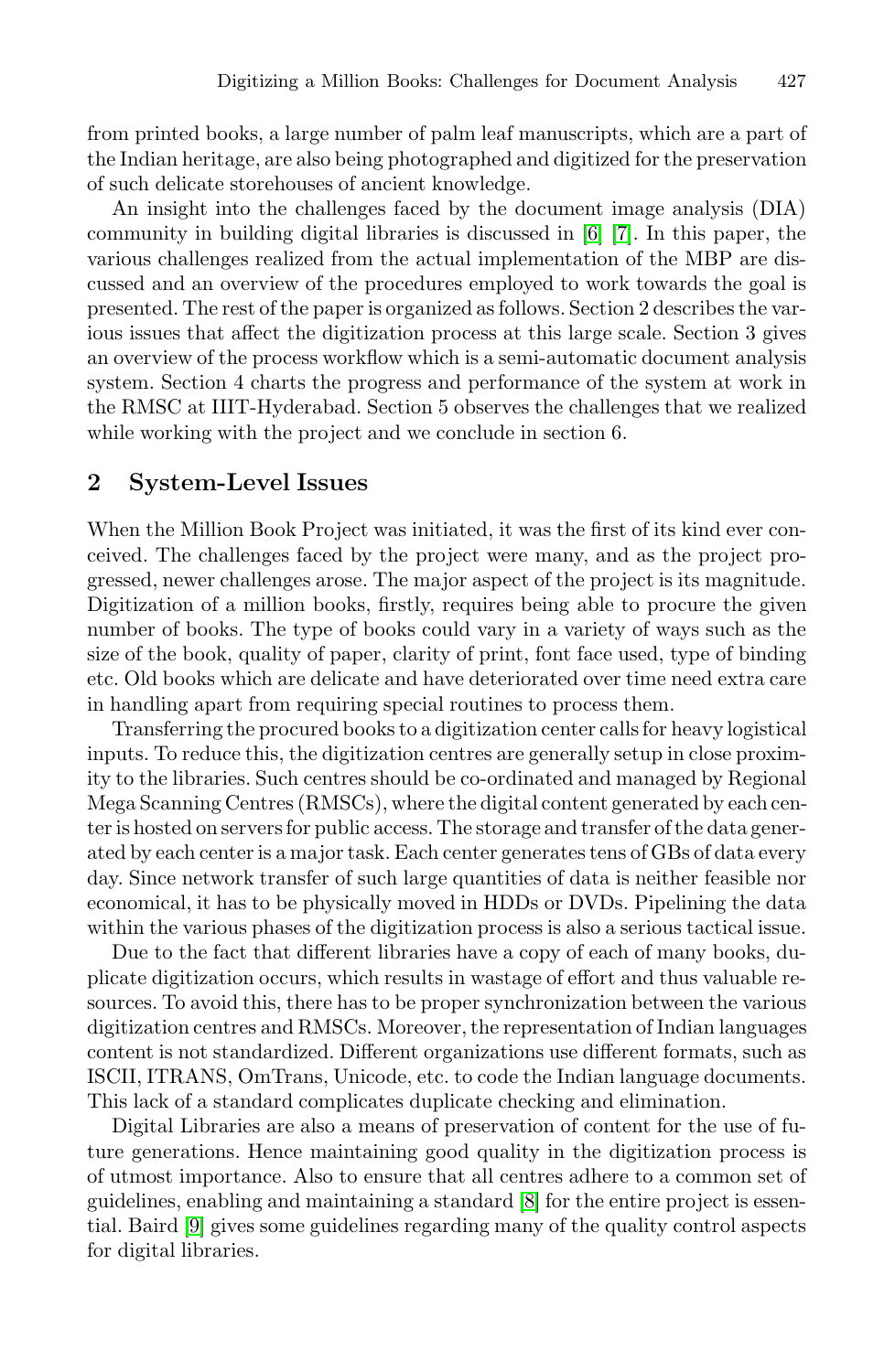Maintaining large amount of digital data on the web, for any time access from anywhere, is a huge challenge. Accurate search and quick retrieval of the digital content against user queries is a major research problem.

Considering these issues, a process workflow was designed and is explained in the next section. Apart from handling the above problems, the system was also robust to many practical situations which threw up further challenges.

## **3 Semi-automatic Digitization Process**

Owing to the magnitude of the project, the digitization process is distributed into different logical steps and over different wings within a given digitization center. Since, a distributed environment is apt for the project, we have identified different phases of work that can be distributed over differ[ent l](#page-11-2)ocations. We designed a process flow that was aimed at achieving a highly automated set up and to create the notion of a distributed environment, which is flexible, yet cohesive. The different stages of the process pipeline are depicted in Figure 1. Each of the component of the workflow is explained below.

The digitization process begins with the procurement of books. A librarian creates the metadata for the books, which is checked for possible duplication against previously digitized books. We have built technology and solution [10] to avoid duplication within our center with minimal network resources.

Scanning: The digitization process starts with the scanning of books. High speed scanners are used to convert books to the corresponding page images. Overhead



**Fig. 1.** Overview of the Digital Library Process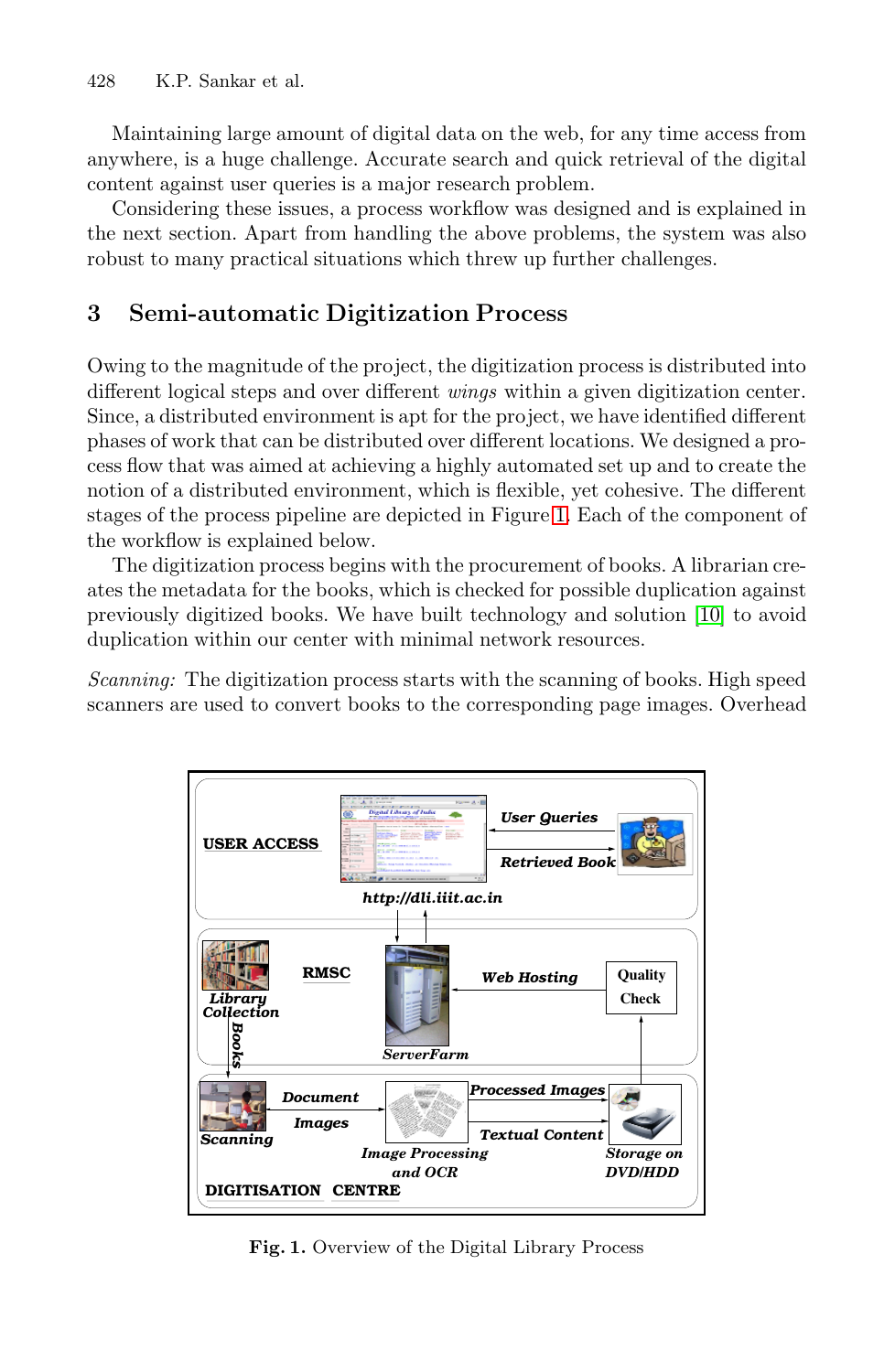scanners scan or photograph the spread of a book from above and can typically scan an A4 sized page at 600dpi in about 2.5 seconds. Theoretically, such a scanner could scan about 10000 pages in a 8 hour shift day. However, due to the fact that an operator needs to turn the pages of the book and give the command for a fresh scan, the obtained throughput is about half this number. In the special case of digitizing palm leaves, high resolution digital colour cameras are used to photograph them.

Image Processing: The raw images generated from the scanning need to be processed for improving the quality. The scanned image needs to be cropped to remove the background. The textual content of a page generally contains a number of artifacts in the form of dots and blotches on the page due to aging of the paper or moth bite, tear or cut in the page, and eroded or incomplete characters. Various image processing operations such as cropping, de-skewing, de-noising, smoothing etc. [11] provided by the ScanFix software, are performed to rid the images of such blemishes. Using this software the operator identifies the most appropriate steps to remove the artifacts as much as possible. He also sets various parameters for the image processing procedures.

The processed images are stored in the TIFF file format using the CCITT 4 Fax compression algorithm. This scheme was found to be very efficient. An image of  $4300\times2900$  resolution, containing only a few words is of 1KB file size, and a document of the same resolution with full text occupies 75KB while the same would need about 150KB in PNG format. A page with images stored in binary format would be of 120KB in TIFF format, compared with about 230KB in PNG format.

We have also experimented with the image [p](#page-5-0)rocessing of palm leaf document images. The software used for books does not support the required functionality for processing palm leaf images. Unlike the white background for book pages, palm leaves have a dark brown background which is non-uniform. Owing to the brittleness of the medium, the documents are prone to tear and damage and the text is found with very heavy noise. No commercially available software is able to handle such extreme conditions and special software is being developed for this purpose. A sample palm leaf and its processed version are shown in Figure 2.

Recognition and Reconstruction: After cropping and [clea](#page-11-3)ning a page image, an OCR is used to extract the text f[ro](#page-5-1)m it. A commercial OCR available with AB-BYY FineReader is used for this purpose. The text output by the OCR is stored in RTF, TXT and HTML formats, in separate folders. The extracted text is used to index the pages and books, to enable search and retrieval for the users.

Quality Checking: To ensure that proper quality is maintained by the digitization center, the digitally converted book is checked for quality at the RMSC [12]. A set of fixed standards were adopted as given in Table 1. The submitted books are checked for quality in each of these aspects and books with more than 80% of the contents containing errors are re-scanned and/or re-processed.

An automatic tool, *QualCheck*, was developed, that searches recursively for books in a given HDD/DVD and automatically checks for all the required con-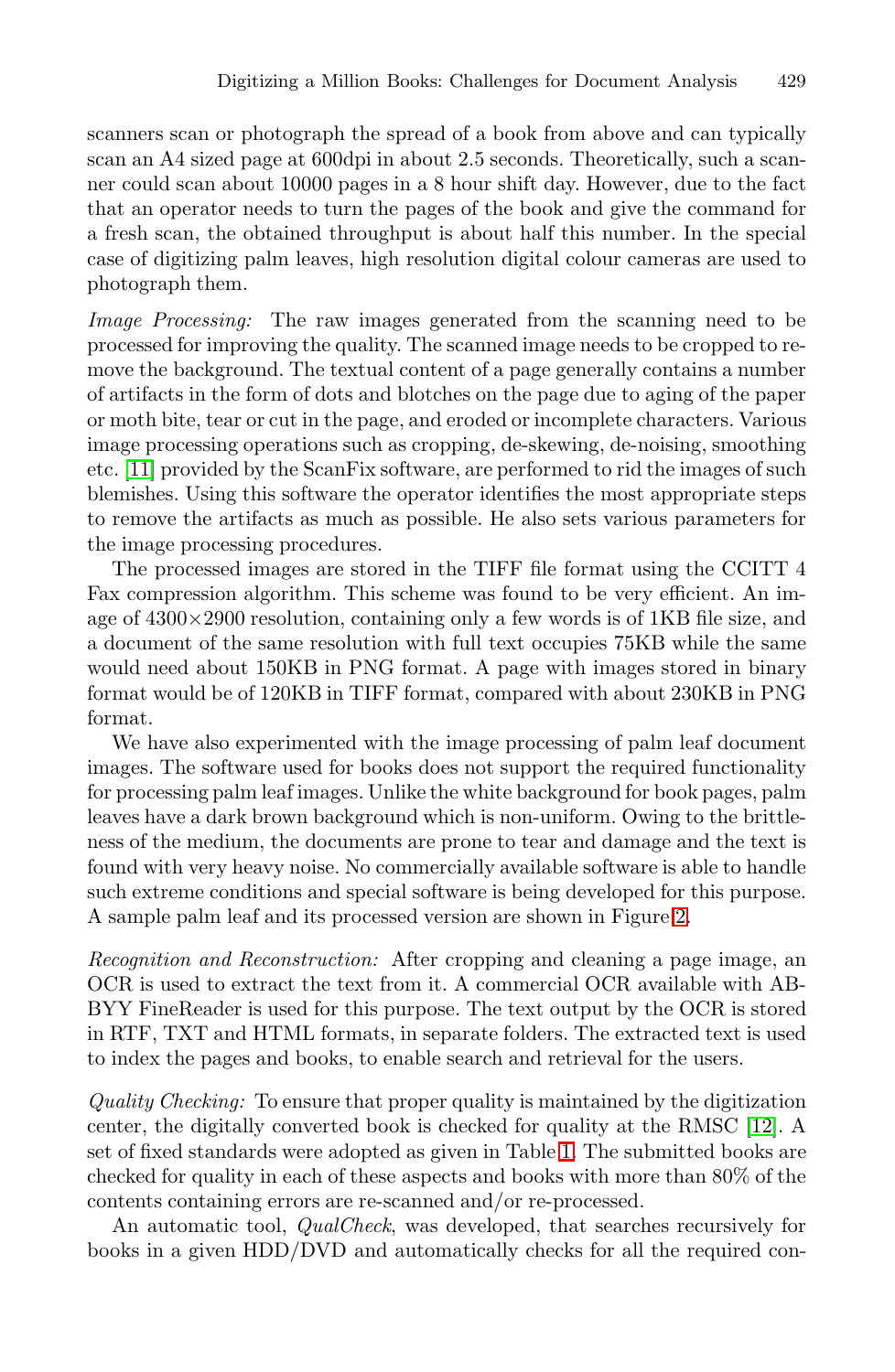<span id="page-5-1"></span><span id="page-5-0"></span>

**Fig. 2.** Palm Leaf images a)unprocessed image b), c) processed images

| Parameter  | Specification                    |
|------------|----------------------------------|
| Dimensions | Same Rows×Columns                |
| dpi        | 600 or above                     |
|            | Compression CCITT 4 Facsimile    |
| Margin     | 300 pixels on all sides          |
| Skew       | $< 2^{\circ}$                    |
|            | Blank Pages dentify and annotate |

**Table 1.** Major quality parameters for processed TIFF images

tents. It then checks for each of the parameters defined for the images, and generates an XML re[por](#page-11-2)t for each of the errors. A snapshot of the tool is shown in Figure 4 (a). Typically observed errors are missing files from one or more of the folders, non-uniform margins in the processed images and use of a different compression algorithm than specified.

Web-Hosting: The digital book is hosted at the RMSC on Terabyte servers which are clustered as a data farm. An operator performs the post-scanning metadata process, creating structural metadata [10], which is used to easily navigate through the book. A copy of the book is made and stored as a backup in case of any hard disk crash. These books are hosted on the sever and duplicated for the local servers of other RMSCs.

### **4 Performance of the System**

The process flow described in Section 3 was implemented atthe RMSC-Hyderabad and the results were very satisfactory. The center was able to achieve a throughput of 140000 pages (about 500 books) each day. Observing the efficiency of the workflow at this center, many other centres have adopted the same pipeline to establish the process at their locations. The following are the performances of each phase of the digitization process.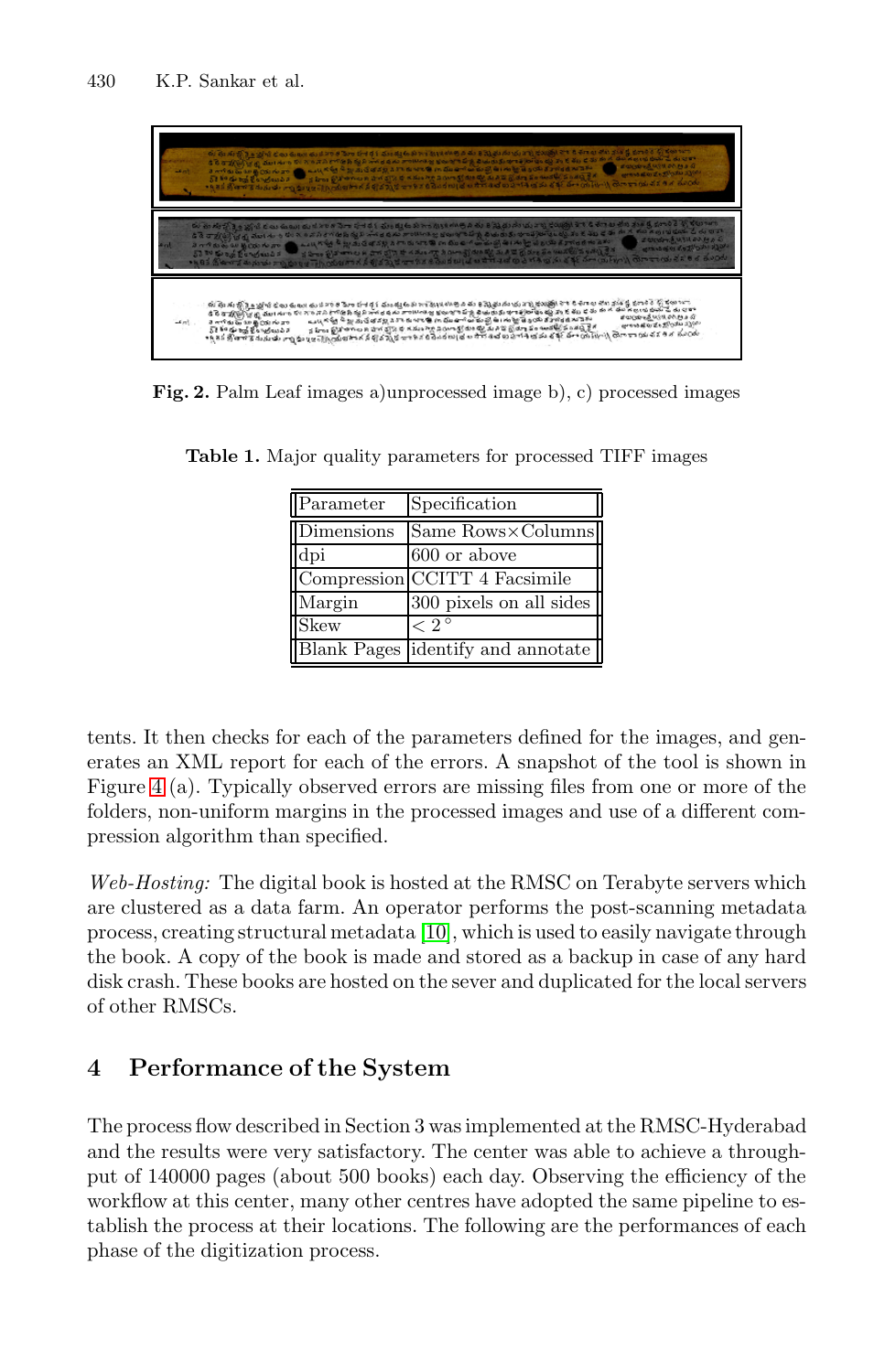

Digitizing a Million Books: Challenges for Document Analysis 431



<span id="page-6-0"></span>**Fig. 3.** Scanning Process, Image Processing and OCR schematic diagram with inputs, output and throughput



**Fig. 4.** (a) Snapshot of QualCheck tool (b) quality check performance

Scanning: Figure 3 summarizes the scanning and the image processing stages along with the quantity of inputs and outputs per day. The left side of the dotted line represents the scanning phas[e.](#page-6-0) At RMSC-Hyderabad, about 50 scanners are operated in an 8 hour shift per day. The peak throughput obtained was about 140000 pages per day, or 500 books. At this rate, it would take 10 years for a single center to scan a million books. Thus, to increase the overall throughput, the setting up of many such centres, at various locations, is inevitable.

Image processing: The Image processing and OCR stages along with the metrics are depicted on the right side of the dotted li[ne](#page-6-0) in Figure 3. It was observed that a single desktop PC, can process about 2000 pages per day, performing both image editing and OCR. To match the throughput of the scanning phase, the number of systems allotted for the image processing phase is  $2\frac{1}{2}$  times the number of scanners. At RMSC-Hyderabad, the image processing facility has an output of 150000 pages per day, with 125 machines being operated over a 8-hour shift per day.

*Quality Check:* The Quality check process is depicted in Figure 4 (b). The input to the process is a DVD or HDD containing books submitted. The QualCheck tool needs minimum user input. Once submitted, a HDD containing 400 books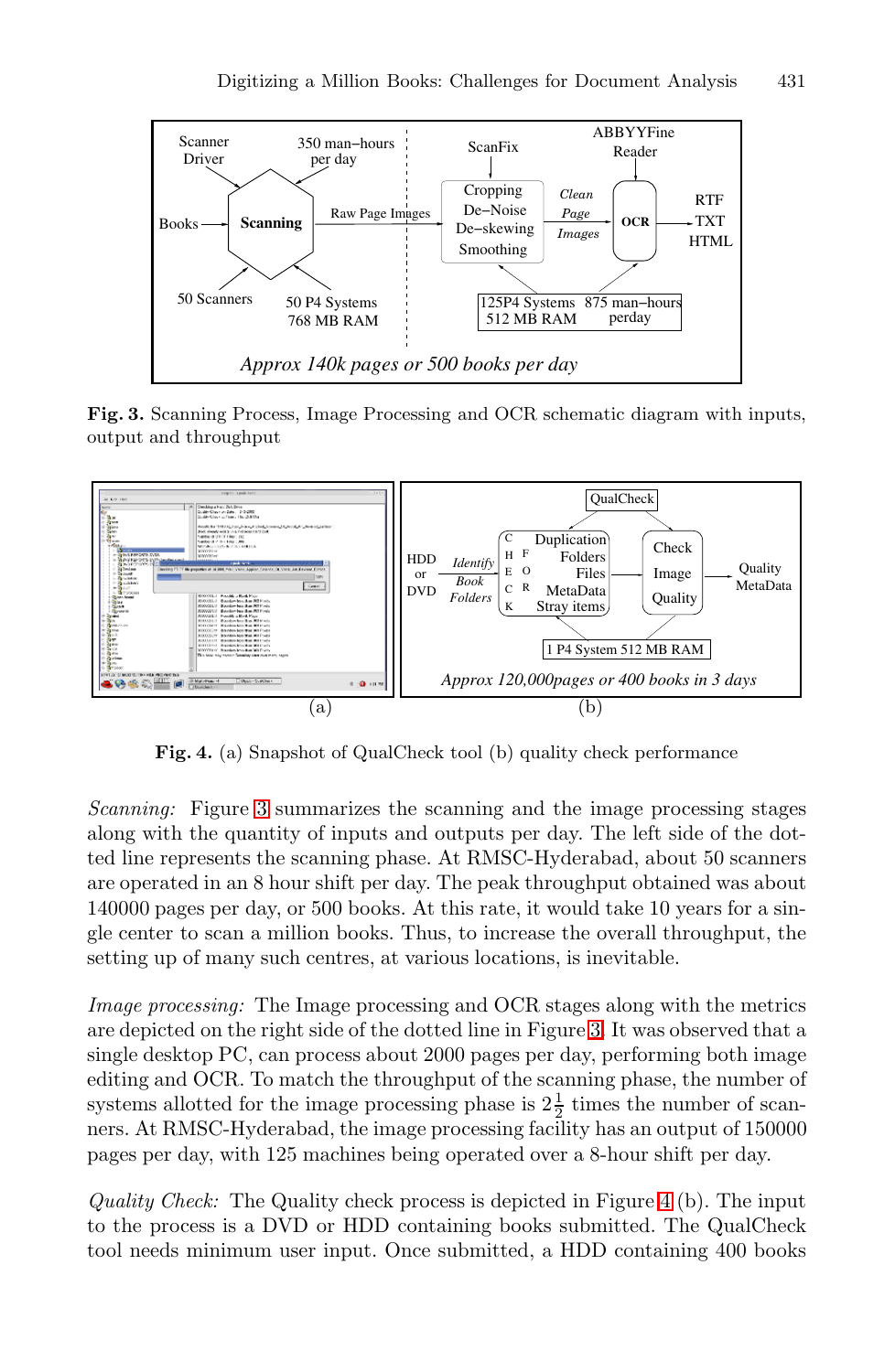|  |  |  | <b>Table 2.</b> Range of digitized content created |  |  |
|--|--|--|----------------------------------------------------|--|--|
|--|--|--|----------------------------------------------------|--|--|

| Aspect             | Diversity                                                                       |  |  |
|--------------------|---------------------------------------------------------------------------------|--|--|
| <b>Total Books</b> | 90,336                                                                          |  |  |
| Pages              | 27,856,099                                                                      |  |  |
|                    | Publication years 1852-present (for Books)                                      |  |  |
|                    | Medium of books Paper, Palm leaves, Cloth                                       |  |  |
| Types of books     | Printed, Handwritten, Engraved                                                  |  |  |
| Languages          | Arabic, English, French, German, Greek,                                         |  |  |
|                    | Italian, Norwegian, Persian, Spanish, etc.                                      |  |  |
|                    | Indian Languages Bengali, Hindi, Kannada, Marathi,                              |  |  |
|                    | Sanskrit, Tamil, Telugu, Urdu, etc.                                             |  |  |
| Subjects           | Art, Architecture, Autobiography, Astronomy,                                    |  |  |
|                    | Commerce, Religious, Economics, Science,                                        |  |  |
|                    | Engineering, Geography, Law, Health, History, etc.                              |  |  |
| Print Quality      | Press, Offset, Newsprint, Journal, Electronic printing                          |  |  |
|                    | Sources of Books State Libraries, Universities, Museums, Religious Institutions |  |  |

would be checked in close to 3 days or 72 hours. However, the process slows when the books are submitted in a DVD because of the slow data transfer from the DVD hardware. With three systems performing the quality check over HDDs, the throughput of this stage is [m](#page-11-4)atched with the previous stages.

#### **4.1 Present Status**

Using the procedures stated in this paper, we were able to achieve high quality output and high throughput from the digitization process. In just over an year, RMSC-Hyderabad digitized more than 100,000 books which contain about 25 Million pages. The books are currently online at [1] and are available for free access to anyone, anywhere in the world. These books cover a range of subjects, and languages. The diversity of the digitized content is showcased in Table 2.

More than one third of these books are of Indian language content, spanning 8 Indian languages. Since no commercial OCR is available for Indian language character recognition, the textual content is not available for these books. This severely handicaps searching, which is restricted only to the title and keyword level search. Special techniques need to be developed to search within the books.

Most of the books that are available online from the DLI, date back to before 1920. Many of these books are out of print and could be the last available copies of the same. As part of the initiative to prevent valuable information from being lost, we digitized about 4000 books from the Salar Jung Museum in Hyderabad with more in the process. We are also undertaking further procurement of books from rare collections.

Palm leaves: Digitization of palm leaves is a first-of-its-kind activity undertaken by us. Palm leaves were the storage medium for ancient literature, philosophy and science containing valuable knowledge. The preservation of these manuscripts is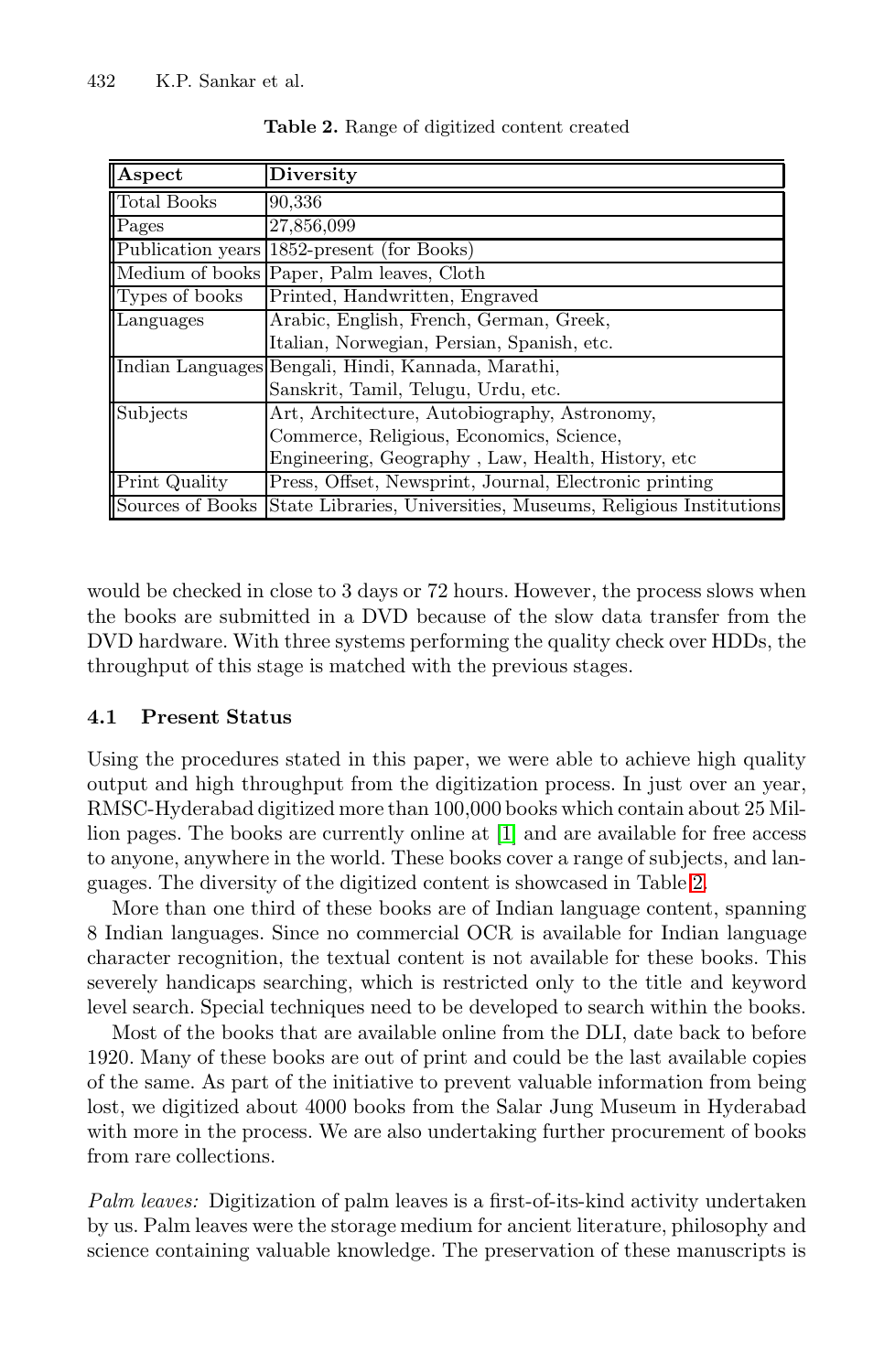one of the more respectable achievements of the project in the context of cultural preservation, apart from other benefits discussed earlier.

### **5 Challenges Ahead**

Thus far, all the books were scanned in binary mode only. This is valid because most of the books being scanned do not have any colour content. Digitizing books in colour would require more sophisticated scanners and better image processing and recognition algorithms and systems.

Trained Manpower: One of the bottlenecks of the project was the lack of trained personnel to operate the scanners and perform the image processing tasks. Since the equipment are costly, much care has to be taken to properly utilize them, and ensure high output without causing any damage. To this end, the operators were put through a thorough training program. The resources required for training could be reduced by using software that is more user friendly.

Dupli[catio](#page-11-5)n: Duplication of work was a major problem that reduced the total output. Since different libraries have a copy of each of the many books, the same books were digitized at different centers. To avoid such duplication of effort and wastage of resources, different meta data files were specified and procedures were laid out [10]. This addresses part of the duplication problem.

Quality of Metadata: Metadata management is an important aspect of the digital library. Frommholz et al. [13] signify this aspect from an information access perspective. A major portion of the sources of books in the project have metadata only in non-digital formats and these have to be entered manually. For the entry of metadata of a book, we largely rely on the librarians for the accuracy and credibility. Sometimes, librarians might not be well advised about the hierarchy and ontology of book classification. We ascertain the fields of metadata by referring to the catalog of OCLC and also by [mach](#page-11-6)ine aided manual correction of metadata.

Indian Language Content: Most of the established softwares and routines are tuned to handle documents set in the Roman alphabet. The Indian languages, however, are very different, having a large character set and such features as  $ma$ tras, samyuktakshars, shirorekha etc. This results in conjunct and compound characters with complex shape variations. In addition, Indian language processing is considerably complex compared to English. These factors complicate optical character recognition, search and indexing. Kompalli et al.[14] give an overview of the challenges in OCR for one of the Indian language script called Devanagari. Thus, better software needs to be written to handle Indian languages.

The lack of a standard format for representing Indian language content is another handicap. A standard format needs to be developed and appropriate converters must be made available for converting from one format to the other. Software has to be developed using this standard. The non-standard representation also hampers the web enabling of digital content from scanned books. Web browsers and book viewers should be made "Indian language enabled".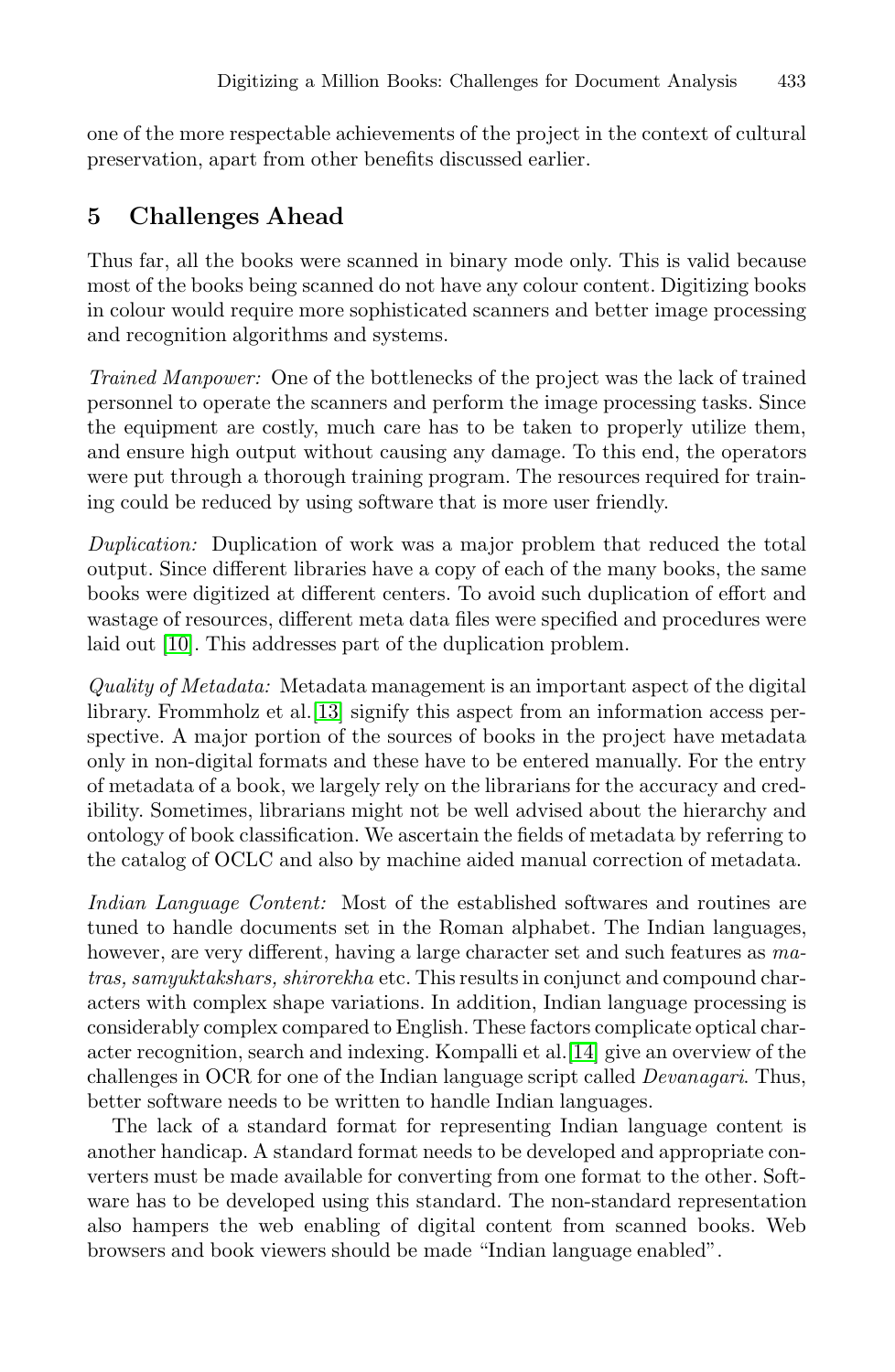Robust OCR: The OCR software being used gives an accuracy of about 90% - 95%. However, this accuracy is not good enough for a powerful search engine to be built for the digital library. Further improvements in OCR technology are being awaited. In case of noisy images, the performance of the OCR degrades rapidly. Some of the approaches to deal with noisy images are given in [15]. Moreover, OCRs for the Indian languages are still in the research phase, and satisfactory systems need to be built for OCRing Indian language content.

Search in Presence of Errors: Due to the inherent limitations in the OCR design and performance, the accuracy obtained is limited. The commercial OCR being used produces about 5% of errors. If a page contains about 2000 characters, then in a book of 300 pages we could find more than 30000 erroneous characters, which could mean that many erroneous words in a single book. The situation is worse in case of Indian language OCR where the errors are at the component level of each akshara. The errors in the component recognition cascade into erroneous letters, and then words. Inspite of these errors, we need to be able to search the content. To achieve this, search in presence of errors needs to be addressed, unlike the exact search that is used so far.

Document Image Compression and Delivery: As was showcased earlier, the storage requirements of the digital content generated from the project is enormous. The storage of such large amounts of data, reliably, is a huge task. With the OCR performance not satisfactory as described above, the preferred delivery of documents will remain to be images for the immediate future. Thus the file size reflects the network bandwidth required for the transfer of page images. One way to reduce the storage requirements is by developing better compression techniques that are tuned for document images. Better bandwidth availability would also improve the utilization of the Digital Libraries by the common man.

Historic Documents: Digitizing palm leaf documents has a large set of challenges associated with it. They need to be handled with enormous care as they are delicate and irreplaceable. As of now, the palm leaves are being photographed one at a time, but better methods have to be invented to improve the rate and quality of digitization. Better scanners have to be designed for this purpose, which can take high definition colour images of the palm leaves while causing no damage to the bundle. The processing of the palm leaf images needs special features and the image processing algorithms must be well tuned to hand[le h](#page-11-5)eavy noise, tear, cut and background features. Currently, image processing of palm leaf images is pending the appropriate software development.

Human-Computer Interaction: When a user searches for a book or document, he should be able to easily navigate through the book. Better book-readers and intuitive user interfaces need to be developed, so that the user can navigate easily. Personalization of services for easier information access is presented in [13]. Besides, the display technology for Indian language content needs to be developed and standardized, without which it would be difficult to display Indian language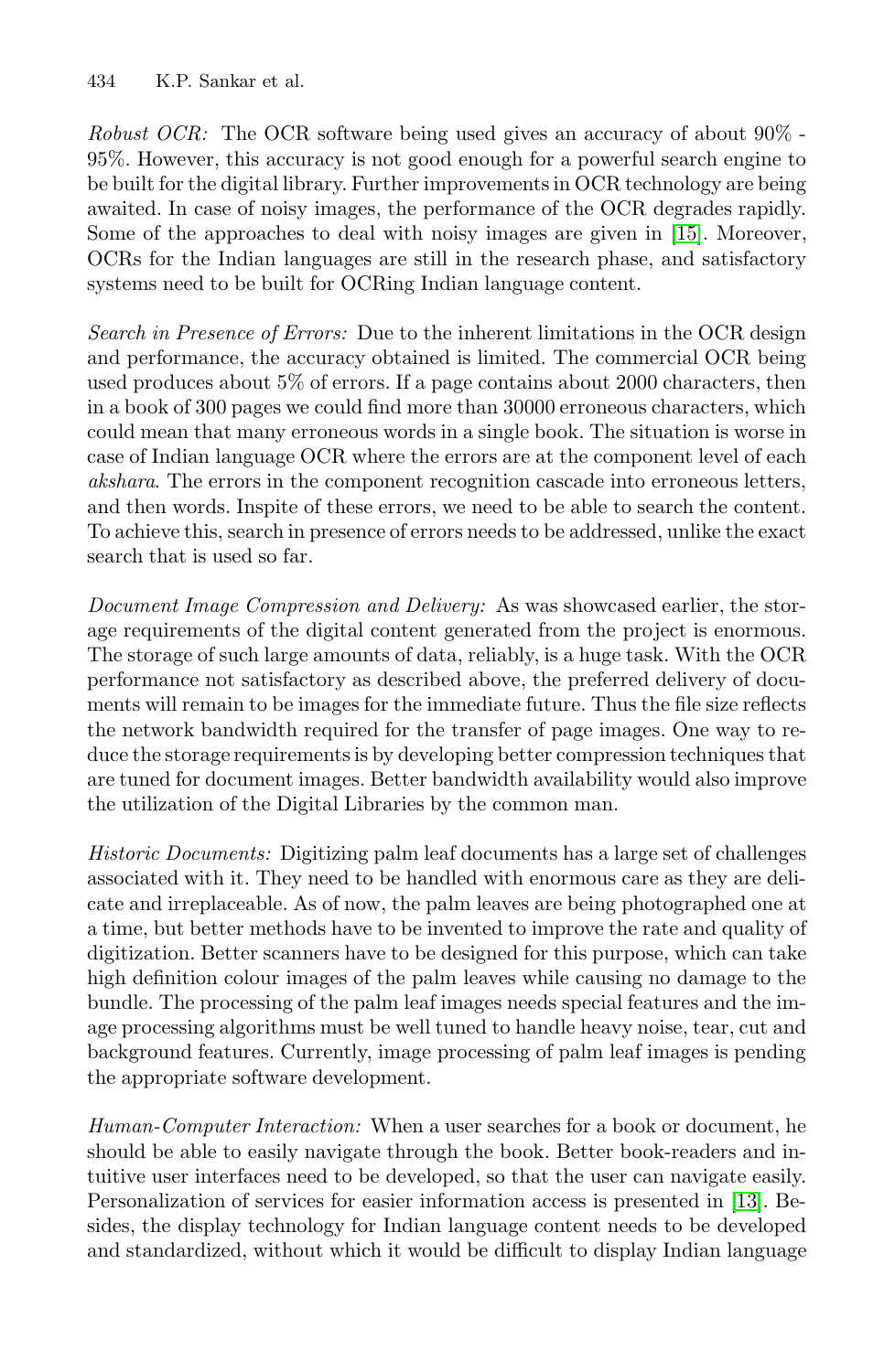text. Web browsers and softwares need to be developed with inherent Indian language support. This would enable the user to search and retrieve books in the native language without having to depend on transliteration.

Non-text Media: Digitization of non-text documents is an imminent challenge ahead. Digitization of paintings and murals is of significance and requires a completely different approach for digitization as well as utilization. Better digitization techniques need to be developed. In case of large documents such as cloth paintings, we would need a mosaicing of many images of high resolution (and small size). Efficient image processing algorithms and special information retrieval mechanisms will need to be built. Digital libraries of sculptures or three dimensional objects will need high performance 3-D scanners and fast methods and software to digitize them. Finally, audio and video libraries would be very popular, but require very robust and efficient search-retrieval expertise.

# **6 Conclusion**

We have made considerable progress with respect to the goal of digitizing a million books. We have established semi-automatic digitization model that works very efficiently and robustly. In this process we have realized further challenges that need to be solved to realize the full potential of the activity. We have discussed in this paper the process workflow which evolved during the execution of the Million Book Project, and the performance statistics of this pipeline. We presented the challenges that were addressed from the effort towards MBP, so far. In light of the recent surge in digital library projects globally and large scale intensification of digitization efforts, we could expect almost all of man's knowledge available in digital form on the web, in the next decade or so. We could expect to see the entire cultural and historical records preserved for future generations and available across the world. Lectures, talks and presentations of teachers and researchers from the best schools in the world would be available to the students in every school, giving education and research activities a significant boost. Appreciation and exchange of art, science, music, movies, culture etc. beyond boundaries will be the real accomplishment of the "Global Village".

# **Acknowledgments**

We would like to acknowledge Prof. Raj Reddy, CMU for his valuable guidance of this project and also for his suggestions towards this paper. We thank Prof. N. Balakrishnan of IISC-Bangalore and Prof. Rajeev Sangal of IIIT Hyderabad for their enormous support and guidance. We acknowledge the financial support received for the project from the Ministry of Communication and Information Technology, Govt. of India and National Science Foundation, USA. Technical and managerial contributions from V. Kiran Kumar and the staff at RMSC, IIIT-Hyderabad is also acknowledged.